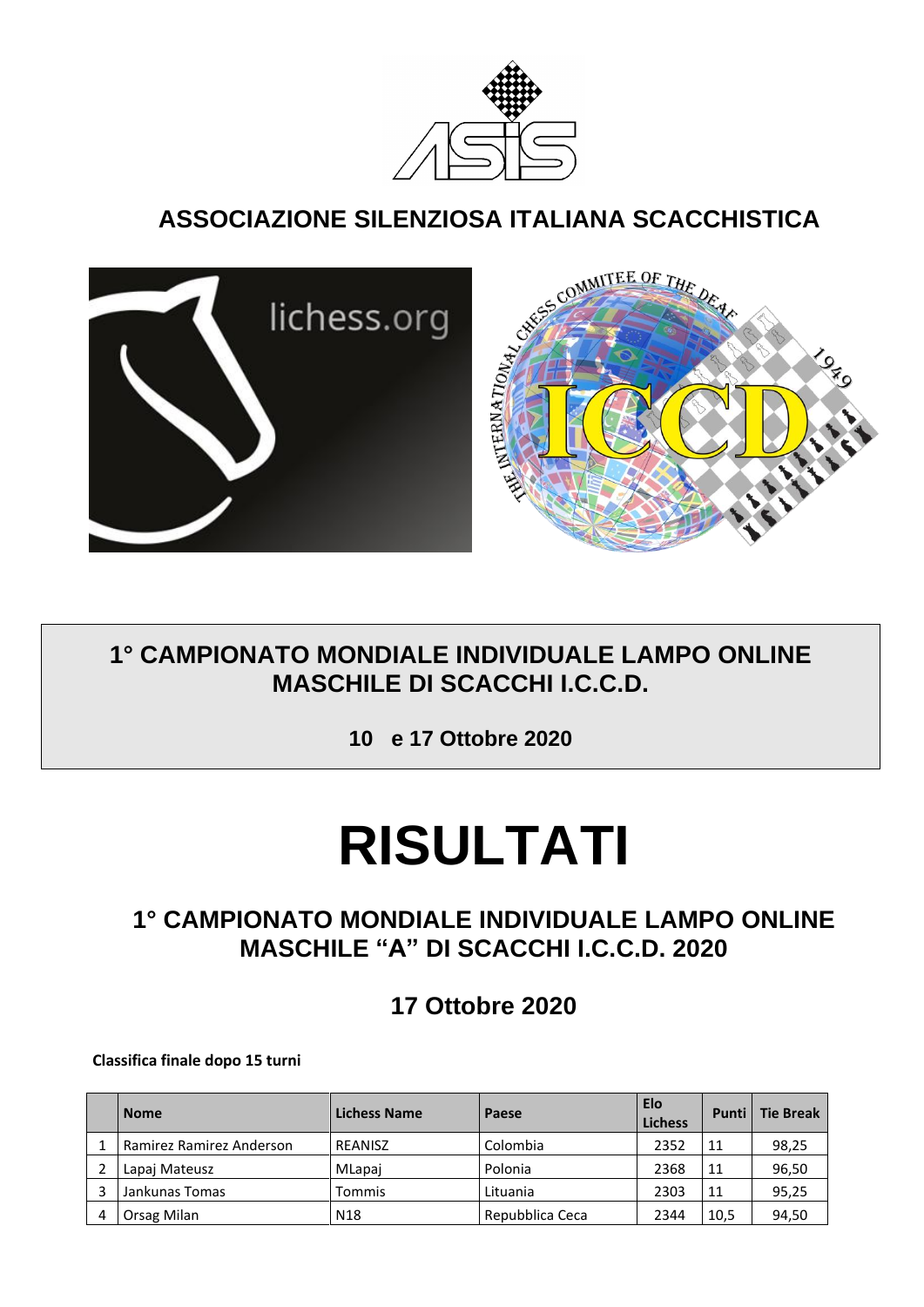| 5              | Kulkarni Nihar              | Nihar007          | India                | 2136 | 10,5           | 88,25 |
|----------------|-----------------------------|-------------------|----------------------|------|----------------|-------|
| 6              | <b>Martin Lewis</b>         | FMCrazyFrogMaster | Inghilterra          | 2351 | 10             | 88,50 |
| $\overline{7}$ | <b>Bjornvall Tord</b>       | Tazi81            | Svezia               | 2268 | 10             | 82,50 |
| 8              | <b>Francavilla Maurizio</b> | Forzaitalia_maury | Italia               | 2266 | 10             | 81,00 |
| 9              | Kettebekov Samazhan         | Seifan90          | Kazakistan           | 2226 | 9,5            | 76,25 |
| 10             | <b>Cwiek Marius</b>         | $C_M_7$           | Polonia              | 2046 | 9,5            | 67,50 |
| 11             | <b>Ovcharov Taras</b>       | tarovch           | Ucraina              | 2158 | 9              | 77,00 |
| 12             | Watpade Vivek               | vivek_watpade     | India                | 2025 | 9              | 71,25 |
| 13             | Mamarajabov Sardor          | Sardobek Chess    | Uzbekistan           | 2163 | 9              | 68,50 |
| 14             | Szalko Maciej               | MasterSalomon     | Polonia              | 2151 | 9              | 67,50 |
| 15             | Zaynidinov Sirojiddin       | Siroj chess fm    | Uzbekistan           | 2158 | 9              | 67,00 |
| 16             | Germanov Alexandr           | Alex-bars1999     | Kazakistan           | 2089 | 9              | 67,00 |
| 17             | Frink Ferenc                | frinkferenc       | Ungheria             | 2231 | 8,5            | 65,50 |
| 18             | Shevchuk Evgeny             | sh_evg            | Israele              | 2096 | 8,5            | 62,25 |
| 19             | Kasperczyk Szymon           | gaucho3           | Polonia              | 2112 | 8.5            | 59,50 |
| 20             | Kasumovic Muhidin           | hido1             | Bosnia ed Erzegovina | 2086 | 8,5            | 55,00 |
| 21             | Vallejos Patricio Tapia     | ESPARTANO         | Cile                 | 2047 | 8              | 73,75 |
| 22             | Filippskikh Oleksii         | AvengersF         | Ucraina              | 2229 | 8              | 63,00 |
| 23             | Moldovanovic Dragan         | chess_daki        | Serbia               | 2147 | 8              | 60,75 |
| 24             | Mulyono Andik               | Andik35           | Indonesia            | 2046 | 8              | 58,25 |
| 25             | MacLeod Alasdair            | crystpalboy       | Inghilterra          | 2043 | 8              | 54,75 |
| 26             | Nurymov Berik               | BerikNurymov      | Kazakistan           | 1970 | 8              | 54,75 |
| 27             | Salibasic Ibrahim           | ibro21            | Bosnia ed Erzegovina | 1945 | 8              | 48,50 |
| 28             | Simoes John                 | JOHNWILLIAM2082   | Portogallo           | 2163 | 7,5            | 60,25 |
| 29             | Mate Balazs                 | mbaster           | Ungheria             | 2138 | 7,5            | 54,50 |
| 30             | Krishna Reddy Gurugo        | GKRISHNAREDDY     | India                | 2013 | 7,5            | 52,75 |
| 31             | Frajka Peter                | frpeslovakia      | Slovacchia           | 1869 | 7,5            | 50,25 |
| 32             | Opitz Christian             | chephren          | Germania             | 2064 | 7,5            | 50,00 |
| 33             | Wirth Adam                  | kisiparos         | Ungheria             | 2065 | 7,5            | 49,25 |
| 34             | Carrillo Gerardo            | Grecana           | Costa Rica           | 1942 | 7,5            | 47,25 |
| 35             | Guibert Jeremy              | BlackHaseo        | Francia              | 2020 | 7,5            | 47,00 |
| 36             | <b>Gardner Phillip</b>      | <b>ICCD1957</b>   | Inghilterra          | 1849 | 7,5            | 44,75 |
| 37             | Muhis Hassan                | masterhasan       | Indonesia            | 2124 | 7,5            | 43,50 |
| 38             | Kudrashou Siarhei           | Kudchess          | Bielorussia          | 2027 | 7              | 45,25 |
| 39             | Anandani Deepak             | DeepkAnandani     | India                | 1858 | 7              | 43,00 |
| 40             | Do Amaral Montanha Bruno    | BrunMnT           | <b>Brasile</b>       | 1908 | 7              | 42,50 |
| 41             | Musienko Oleksii            | Muschess56        | Ucraina              | 1879 | $\overline{7}$ | 37,50 |
| 42             | Saidov Sobirjon             | sobir_saidov      | Uzbekistan           | 1842 | 7              | 35,25 |
| 43             | Kovalenko Volodymyr         | Kovchess          | Ucraina              | 2168 | 6,5            | 51,50 |
| 44             | Nauryzgaliyev Amangelgy     | nauryzgaliev66    | Kazikistan           | 2078 | 6,5            | 44,50 |
| 45             | <b>Pasquotto Mirko</b>      | Mirkotto          | Italia               | 1857 | 6, 5           | 40,75 |
| 46             | Isadjanov Kuchkar           | kuchkar-17        | Uzbekistan           | 1895 | 6,5            | 35,75 |
| 47             | Sedaghtjo Jamal             | paresachess       | Iran                 | 1895 | 6              | 40,75 |
| 48             | Bakula Dalibor              | dado2020          | Bosnia ed Erzegovina | 1963 | 6              | 38,00 |
| 49             | Jacome Esteban              | Gato17            | Ecuador              | 1945 | 6              | 34,50 |
| 50             | Rohit Sharma                | Pooja45           | India                | 1981 | 6              | 33,50 |
| 51             | Andersson Simon             | simdeaf           | Australia            | 1756 | 6              | 30,50 |
| 52             | Gil Gary Somoza             | Gsomoza           | Cile                 | 1860 | 6              | 28,50 |
| 53             | Mohammed H Zafar            | justice02         | Stati Uniti          | 1842 | 5,5            | 32,50 |
| 54             | Desai Ashish Krishnamurari  | AshishKDseai      | India                | 1829 | 5,5            | 30,75 |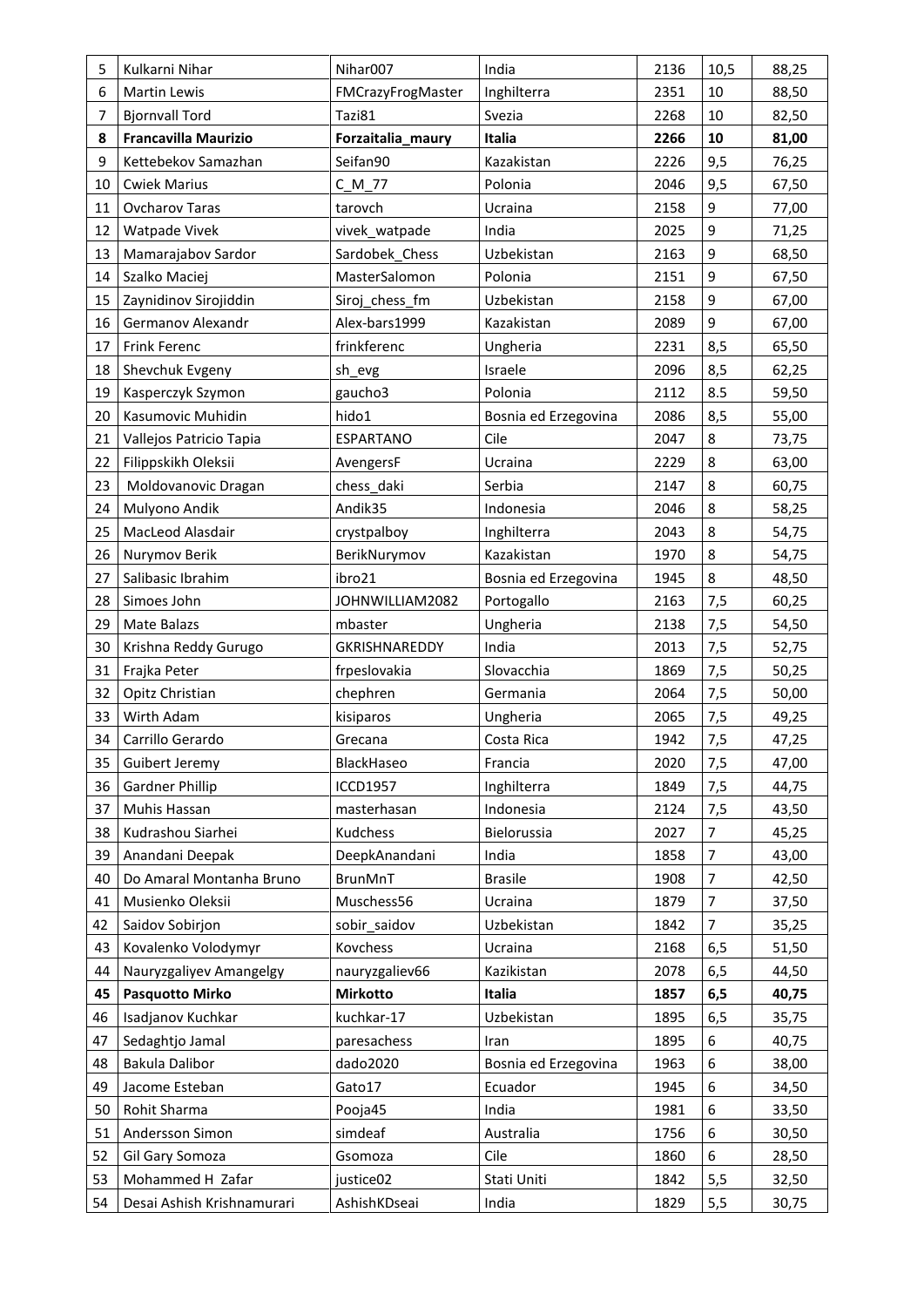| 55 | Torbjorn Reidar Johansen | Deaf Chess     | Norvegia             | 1951 | 5              | 30,50 |
|----|--------------------------|----------------|----------------------|------|----------------|-------|
| 56 | Dwek Ilan                | Dweko          | Inghilterra          | 1778 | -5             | 18,75 |
| 57 | Bokros Istvan            | bokist         | Ungheria             | 1829 | -5             | 18,50 |
| 58 | Kesetovic Nihad          | NihadKese      | Bosnia ed Erzegovina | 1809 | 5              | 18,50 |
| 59 | Salas Roberto            | salaschess     | Guatemala            | 1796 | 4,5            | 25,50 |
| 60 | Garmsiri Reza            | rezagarmsiri   | Iran                 | 1894 | 4,5            | 22,50 |
| 61 | Dervishi Hilmi           | Hilmidervishi  | Kosovo               | 1842 | $\overline{4}$ | 11,50 |
| 62 | Ortega Eduardo           | Eduardoortega7 | Ecuador              | 1573 | 2              | 5,00  |
| 63 | <b>Tsitou Dzmitry</b>    | titabronz      | Bielorussia          | 1843 | l 0            | 0,00  |
| 64 | Rofig Ainur              | ainurr637      | Indonesia            | 2150 | l 0            | 0,00  |

#### **<https://lichess.org/swiss/4bKTs5U7>**

Tournament Format Blitz Swiss System - 15 rounds Playing format: Blitz - 3 minutes + 2 seconds

- 17 October 2020: 1st ICCD Men Blitz Chess championship at LiChess
- 'A' Group: FIDE ELO 1800 and above or Lichess ELO 1800 and above



 **Francavilla Maurizio (8 posto - A) Pasquotto Mirko (45 posto - A)**

### **1° CAMPIONATO MONDIALE INDIVIDUALE ONLINE LAMPO MASCHILE "B" DI SCACCHI I.C.C.D. 2020**

## **17 Ottobre 2020**

#### **Classifica finale dopo 15 turni**

|   | <b>Nome</b>                  | <b>Lichess Name</b> | Paese                | <b>Elo</b><br><b>Lichess</b> | Punti | <b>Tie Break</b> |
|---|------------------------------|---------------------|----------------------|------------------------------|-------|------------------|
|   | Gomez Fernadez               | alfredo gomez71     | Spagna               | 1920                         | 12    | 115,00           |
|   | Sourabh Hans                 | sourabhhans         | India                | 1887                         | 12    | 108,00           |
|   | Ashutosh Shukla              | ashzenoga2          | India                | 1879                         | 12    | 102,50           |
| 4 | Dharmadhikari Siddhesh Umesh | sdchessmaster       | India                | 1917                         | 11    | 102,00           |
|   | Sarathy P Jayanth            | Jayanthvarsha       | India                | 1678                         | 11    | 93,75            |
| 6 | Catak Ersad                  | Ersad               | Bosnia ed Erzegovina | 1879                         | 10,5  | 97,50            |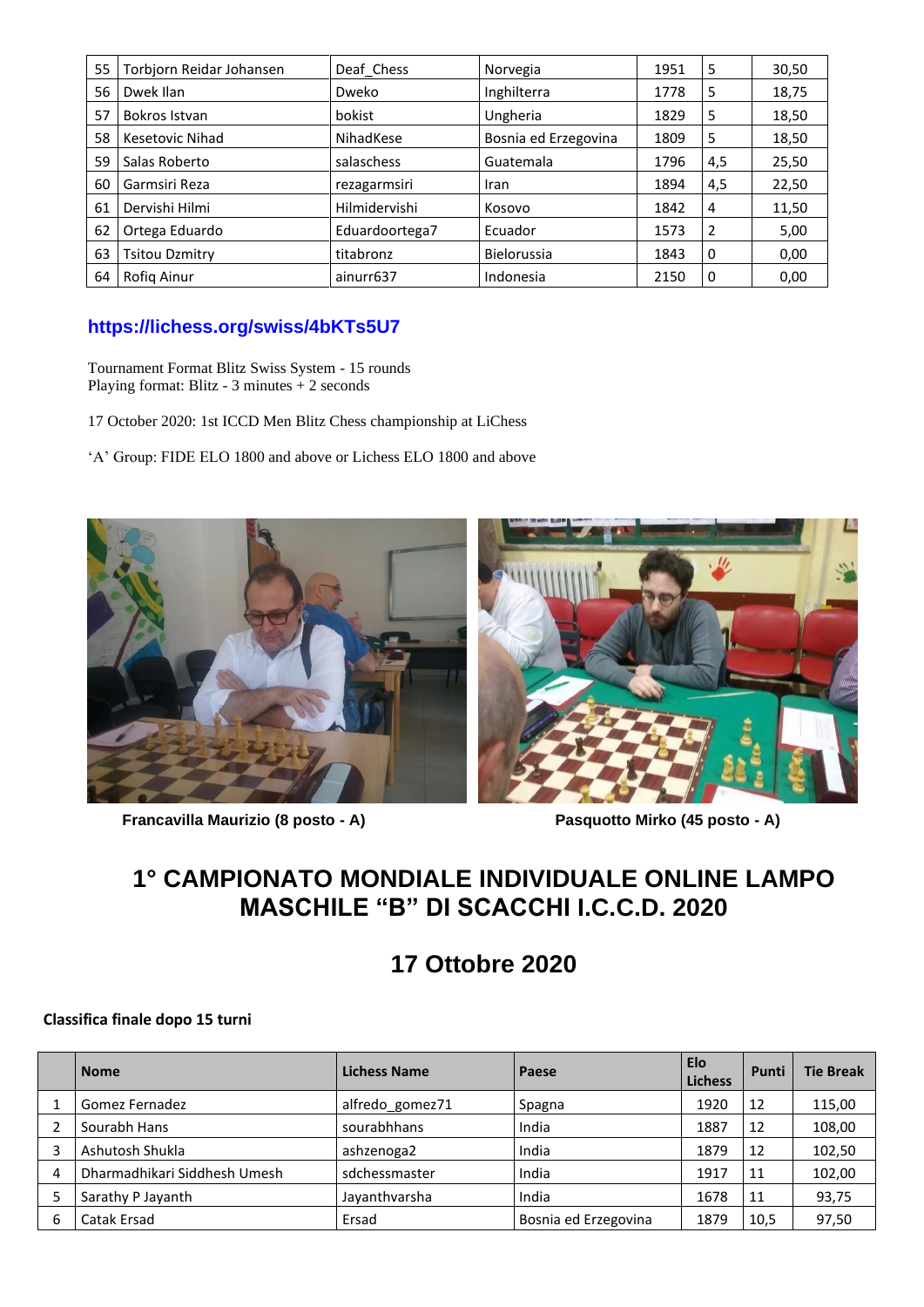| 7  | Darshan Kshirsagar              | Darkshichess     | India          | 1744 | 10,5 | 87,00 |
|----|---------------------------------|------------------|----------------|------|------|-------|
| 8  | Agapov Vadym                    | My13             | Ucraina        | 1775 | 10   | 80,25 |
| 9  | Sukhorukov Konstantin           | Kostjanu4444     | Ucraina        | 1771 | 10   | 75,50 |
| 10 | Martyrosov Davyd                | Lazio1982        | Ucraina        | 1723 | 10   | 75,50 |
| 11 | Khilyuk Vladimir                | Wladimir_Hill    | Ucraina        | 1783 | 10   | 73,00 |
| 12 | Jaradat Muhannad                | mohanadjarat1995 | Giordania      | 1659 | 9,5  | 78,50 |
| 13 | <b>Barros Santiago Marquez</b>  | Brian10301974    | Colombia       | 1672 | 9,5  | 78,25 |
| 14 | Sivaram J                       | Sivaram123       | India          | 1715 | 9,5  | 64,75 |
| 15 | Ghanbari Shahrivar Mohammadreza | amirchess7       | Iran           | 1732 | 9,5  | 62,00 |
| 16 | Perez Hernandez Marcelino       | giomar660        | Messico        | 1565 | 9    | 76,50 |
| 17 | Aytzhanov Kuandyk               | Kyandyk          | Kazakistan     | 1657 | 9    | 75,00 |
| 18 | Kabidenov Berik                 | Berik125         | Ucraina        | 1671 | 9    | 71,50 |
| 19 | Vamsi Karanam                   | vamsi-4          | India          | 1704 | 9    | 71,00 |
| 20 | Karabak Alexey                  | Niko1899         | Ucraina        | 1796 | 9    | 71,00 |
| 21 | Dragunas Kestutis               | Kestutis62       | Lituania       | 1734 | 9    | 70,25 |
| 22 | <b>Prieditis Aivars</b>         | aivars314        | Lettonia       | 1724 | 9    | 67,50 |
| 23 | Pedzko Serhei                   | beldeaf          | Bielorussia    | 1709 | 9    | 57,50 |
| 24 | <b>Grudina Marco</b>            | <b>GRUDINESE</b> | Italia         | 1690 | 9    | 57,50 |
| 25 | Andersen Martin                 | Marwan7184       | Svezia         | 1720 | 8,5  | 71,75 |
| 26 | Ajimal Jet                      | Jetsa            | Inghilterra    | 1669 | 8,5  | 64,75 |
| 27 | Lopez Brian                     | Blopez9993       | Argentina      | 1507 | 8,5  | 61,25 |
| 28 | <b>Visco Michele</b>            | Michele_ICCD     | Italia         | 1645 | 8,5  | 60,50 |
| 29 | <b>Biasiolo Michele</b>         | Biso92           | Italia         | 1698 | 8,5  | 59,25 |
| 30 | Lopez Mendez Gustavo            | Guz88            | Messico        | 1634 | 8,5  | 58,00 |
| 31 | Pisanny Sergey                  | baxmyt68         | Ucraina        | 1611 | 8,5  | 57,25 |
| 32 | <b>Atel Waleed</b>              | waleed-deaf      | Yemen          | 1630 | 8,5  | 56,25 |
| 33 | <b>Barghothy Essam</b>          | essamy           | Giordania      | 1441 | 8,5  | 49,75 |
| 34 | Openyshev Volodymyr             | openyshev1941    | Ucraina        | 1784 | 8    | 61,00 |
| 35 | Najar Mohammd                   | Mohammad_Najjar  | Giodania       | 1755 | 8    | 57,00 |
| 36 | Khamidov Djakhangir             | djakh70          | Israele        | 1655 | 8    | 56,75 |
| 37 | Antonev Vladimir                | checkerss100     | Ucraina        | 1643 | 8    | 56,00 |
| 38 | <b>Hunter Gary</b>              | SilentGaz        | Inghilterra    | 1573 | 8    | 55,50 |
| 39 | Veugen Frank                    | fveugen          | Paesi Bassi    | 1531 | 8    | 53,00 |
| 40 | Rrahmani Besim                  | Besimrrahmani1   | Kosovo         | 1557 | 8    | 49,00 |
| 41 | Haxhaj Sherif                   | sherifhaxhaj1    | Kosovo         | 1710 | 8    | 45,50 |
| 42 | van den Bylaardt Richard        | chadbylt         | <b>Brasile</b> | 1748 | 7,5  | 60,25 |
| 43 | Zwanenburg Marco                | Zwaan69          | Paesi Bassi    | 1521 | 7,5  | 52,25 |
| 44 | Rayu Sagar                      | sagarbloke       | India          | 1663 | 7,5  | 50,25 |
| 45 | Rosmolen Jesse                  | JesseRosmolen69  | Liechtenstein  | 1596 | 7,5  | 50,00 |
| 46 | Nabarro Tony                    | Nabblex          | Thailandia     | 1493 | 7,5  | 49,75 |
| 47 | Lopez William                   | WALA77           | Costa Rica     | 1711 | 7,5  | 48,75 |
| 48 | Vozniuk Viktor                  | AlonsoUKR        | Ucraina        | 1658 | 7,5  | 46,25 |
| 49 | Fardinfard Farzan               | Farzanfardinfard | Iran           | 1779 | 7,5  | 43,25 |
| 50 | Velasco Grosby                  | Grosby007        | Peru           | 1671 | 7,5  | 42,25 |
| 51 | Usbeck Karl-Heinz               | karlheinzusbeck  | Germania       | 1564 | 7    | 55,50 |
| 52 | <b>Ahmed Yasser</b>             | Yasser-deaf      | Yemen          | 1553 | 7    | 52,50 |
| 53 | Saidmurodov Xojiakbar           | <b>Hoji1999</b>  | Uzbekistan     | 1572 | 7    | 52,50 |
| 54 | <b>Mariani Romeo</b>            | Romik77          | Italia         | 1597 | 7    | 48,00 |
|    |                                 |                  |                |      |      |       |
| 55 | Kniuras Alvydas                 | alviskniuras     | Lettonia       | 1509 | 7    | 46,00 |
| 56 | Raikovskyi Oleksandr            | israilraysasha   | Israele        | 1484 | 7    | 46,00 |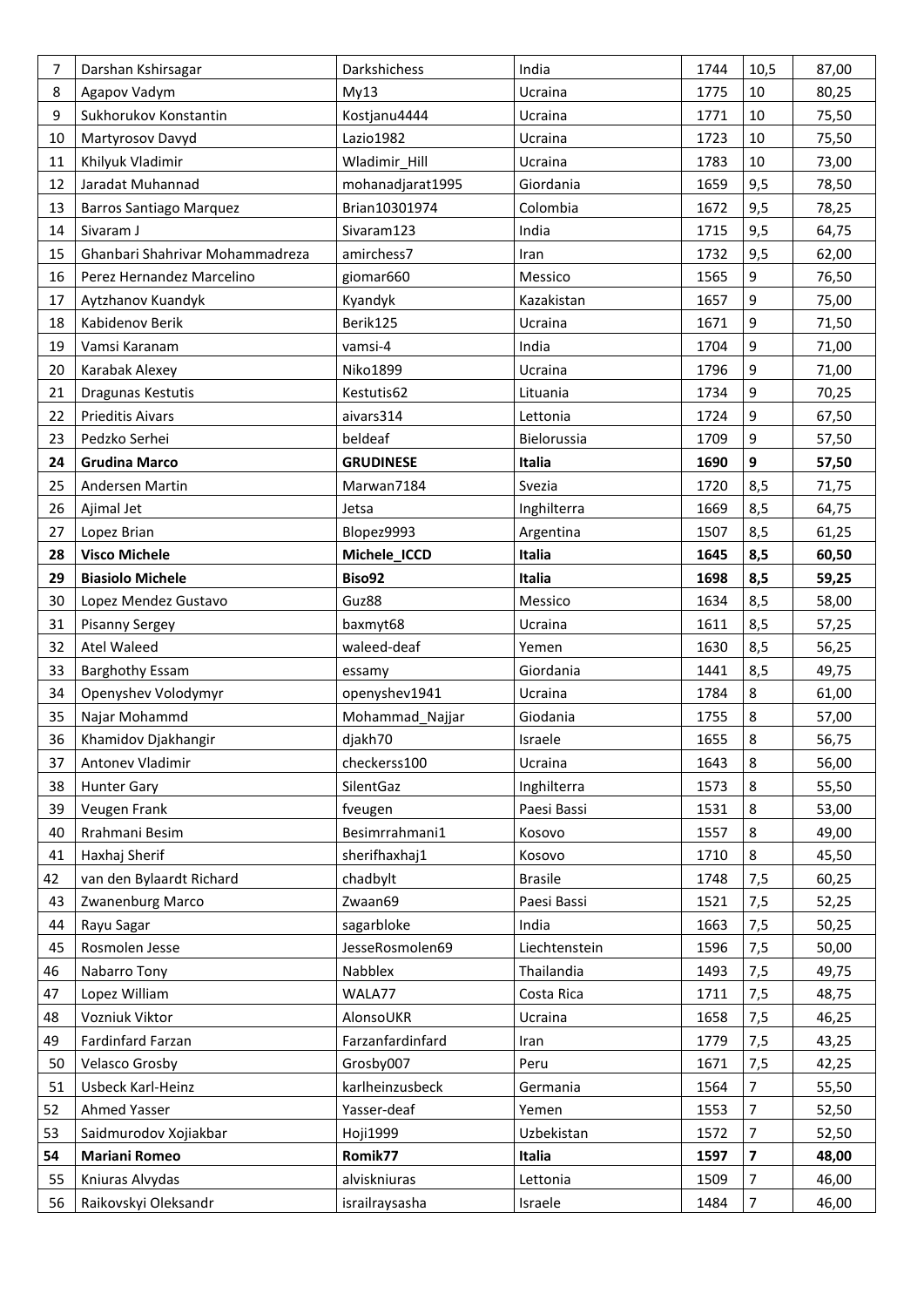| 57  | Claesson Mats                 | Mats733             | Svezia         | 1439 | $\overline{7}$ | 44,00 |
|-----|-------------------------------|---------------------|----------------|------|----------------|-------|
| 58  | Klioris Juan Abel             | Juan20klioris       | Argentina      | 1530 | $\overline{7}$ | 43,75 |
| 59  | Khamadi eric                  | smurffy             | Kenia          | 1279 | $\overline{7}$ | 36,00 |
| 60  | Rashdan Mahmoud               | mahmo rashdan       | Giordania      | 1337 | 6,5            | 43,25 |
| 61  | Bardales Alberto Bravo        | albertobravo81      | Peru           | 1420 | 6,5            | 42,25 |
| 62  | Karohodin Sergii              | sergii71chess       | Ucrania        | 1372 | 6,5            | 39,75 |
| 63  | Sagar KC                      | Sagarkc             | Nepal          | 1705 | 6,5            | 37,75 |
| 64  | Alkhlaila Faisal              | fisaal khlaila1     | Giordania      | 1212 | 6,5            | 37,75 |
| 65  | Kim Edward                    | mushra1             | Kirghizistan   | 1342 | 6,5            | 37,75 |
| 66  | Paiva Cespedes Sebastian Luis | sebas2188           | Paraguay       | 1258 | 6,5            | 36,25 |
| 67  | Naranjo Brian                 | boris_chile         | Cile           | 1435 | 6,5            | 34,75 |
| 68  | Daudi Hassan                  | Daudi254            | Kenia          | 1207 | 6, 5           | 31,25 |
| 69  | <b>Waters Phillip</b>         | PhilipWaters        | Australia      | 1358 | 6, 5           | 28,00 |
| 70  | <b>Beitiks Arturs</b>         | ArtBeit             | Lettonia       | 1417 | 6              | 35,50 |
| 71  | <b>Bajana Miguel</b>          | Miguelbaj14         | Ecuador        | 1319 | 6              | 34,25 |
| 72  | Al-dhari Yahya                | Yahadeaf            | Yemen          | 1416 | 6              | 33,50 |
| 73  | Cresdee Kevin                 | Dchessie            | Australia      | 1321 | 6              | 32,50 |
| 74  | Albraiseh Kamal               | kamal albraiseh     | Giordania      | 1286 | 6              | 31,00 |
| 75  | Matt Webster                  | Deafie              | Stati Uniti    | 1329 | 6              | 30,00 |
| 76  | Gautam Prasad Jhanka          | JPNepal             | Nepal          | 1227 | 6              | 30,00 |
| 77  | Somaiah Aadish                | aadishs             | India          | 1647 | 5,5            | 36,00 |
| 78  | Al-Ashwal Zaid                | zaid-deaf           | Yemen          | 1064 | 5,5            | 28,75 |
| 79  | Vertepnyi Stepan              | <b>Bondchess</b>    | Ucraina        | 1185 | 5,5            | 23,50 |
| 80  | Da Cruz Neto Francisco        | Acn1979             | <b>Brasile</b> | 1549 | 5              | 29,00 |
| 81  | Jankunas Remigijus            | Remmy65             | Lituania       | 1049 | 5              | 23,50 |
| 82  | <b>Towler Mark</b>            | Taileasg-Alba       | Scozia         | 1105 | 5              | 23,00 |
| 83  | Ouma Samuel                   | samDeaf             | Kenia          | 1052 | 5              | 19,75 |
| 84  | Velez Alfonso                 | alfonsovelez87      | Ecuador        | 1190 | 5              | 17,25 |
| 85  | Abuallaban Mohammad           | jihad_abuallbn      | Giordania      | 1067 | 5              | 14,50 |
| 86  | Souta Luiz Antonio            | AntonioSouta        | <b>Brasile</b> | 1015 | 5              | 11,00 |
| 87  | <b>Maher Motaz</b>            | motaz_maher         | Giordania      | 943  | 5              | 10,00 |
| 88  | Schlie Nikolas                | nikolasschile       | Australia      | 994  | 4,5            | 23,50 |
| 89  | Simasiku Cleopas              | Cleopa-22           | Zambia         | 1498 | 4              | 22,50 |
| 90  | Vasser Daniel                 | dvansiseelr         | Estonia        | 895  | 4              | 13,50 |
| 91  | Andrade Luis                  | LuisAndrade81       | Venezuela      | 1201 | 3,5            | 13,50 |
| 92  | <b>Biatrah Omar</b>           | omar_biatarh1       | Giordania      | 909  | 3              | 5,00  |
| 93  | Parra Lopez Francisco Jose    | Franciscolopez925   | Venezuela      | 1170 | 3              | 3,00  |
| 94  | Bhushan Dinkar Pawar          | bhushanchessacademy | India          | 1830 | 1              | 6,50  |
| 95  | Zambrano Costa Danny Jose     | Icd25venezuela      | Venezuela      | 1377 | 1              | 5,00  |
| 96  | Perdomo Elias                 | EperdomoVenezuela   | Venezuela      | 1046 | 1              | 4,00  |
| 97  | Soto Fidalgo Guillermo        | Guillermoyy         | Spagna         | 1517 | 1              | 0,00  |
| 98  | Tymanyuk Alexander            | Timan55             | Ucraina        | 1506 | 1              | 0,00  |
| 99  | Assi Obada                    | Obada assi1         | Giordania      | 649  | $\mathbf{1}$   | 0,00  |
| 100 | Ojeda Jose                    | joseojeda72         | Venezuela      | 1076 | 0,5            | 2,50  |
| 101 | Da Silva Eddy                 | ICCD5Venezuela      | Venezuela      | 1500 | 0              | 0,00  |
| 102 | Hani Hasan                    | Hassan hani1        | Giordania      | 1500 | 0              | 0,00  |
| 103 | Rahal Mahmoud                 | mahmoud rahal       | Giordania      | 1411 | 0              | 0,00  |
| 104 | <b>Fini Ottavio</b>           | tuonorombo          | Italia         | 1285 | 0              | 0,00  |
| 105 | Mostfa Nassar                 | mostfa nassar1      | Giordania      | 800  | 0              | 0,00  |
| 106 | Tretiak Andrii                | tretak15            | Ucraina        | 1389 | 0              | 0,00  |
|     |                               |                     |                |      |                |       |